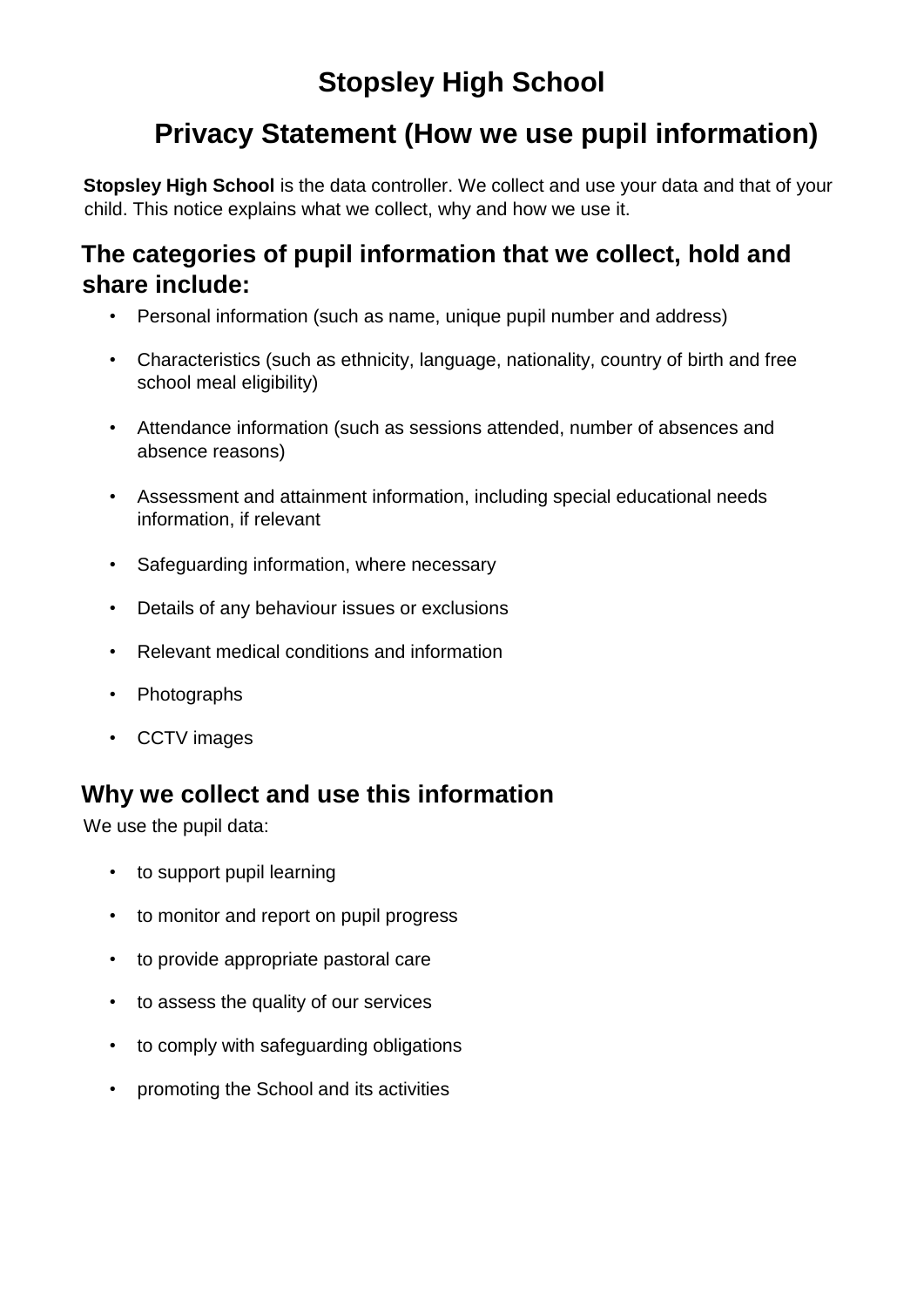### **The lawful basis on which we use this information**

We collect and use pupil information under the lawful basis of public interest and for special category data (such as religion, ethnicity and medical information) because it is necessary for a reason of substantial public interest.

For example the submission of the school census returns, including a set of named student records, is a statutory requirement on schools under Section 537A of the Education Act 1996 **<https://www.gov.uk/education/data-collection-and-censuses-for-schools>**

Some of the information we collect and use is provided with your consent and that is the lawful basis for us processing it. For example, your permission to process your child's data for school trips and for access to online providers of educational materials. We will make it clear where we are asking for your consent and why, and provide you with the opportunity to refuse to provide us with that information, explaining what the consequence of that will be.

### **Storing pupil data**

We hold pupil data securely for the set amount of time shown in our data retention schedule.

### **Who we share pupil information with**

We routinely share pupil information with:

- schools that the pupil's attend after leaving us
- our local authority
- the Department for Education (DfE)
- online education providers
- Student Welfare Services
- support staff
- NHS
- Police and law enforcement
- Other Agencies

### **Why we share pupil information**

We share pupils' data with the Department for Education (DfE) on a statutory basis. This data sharing underpins school funding and educational attainment policy and monitoring.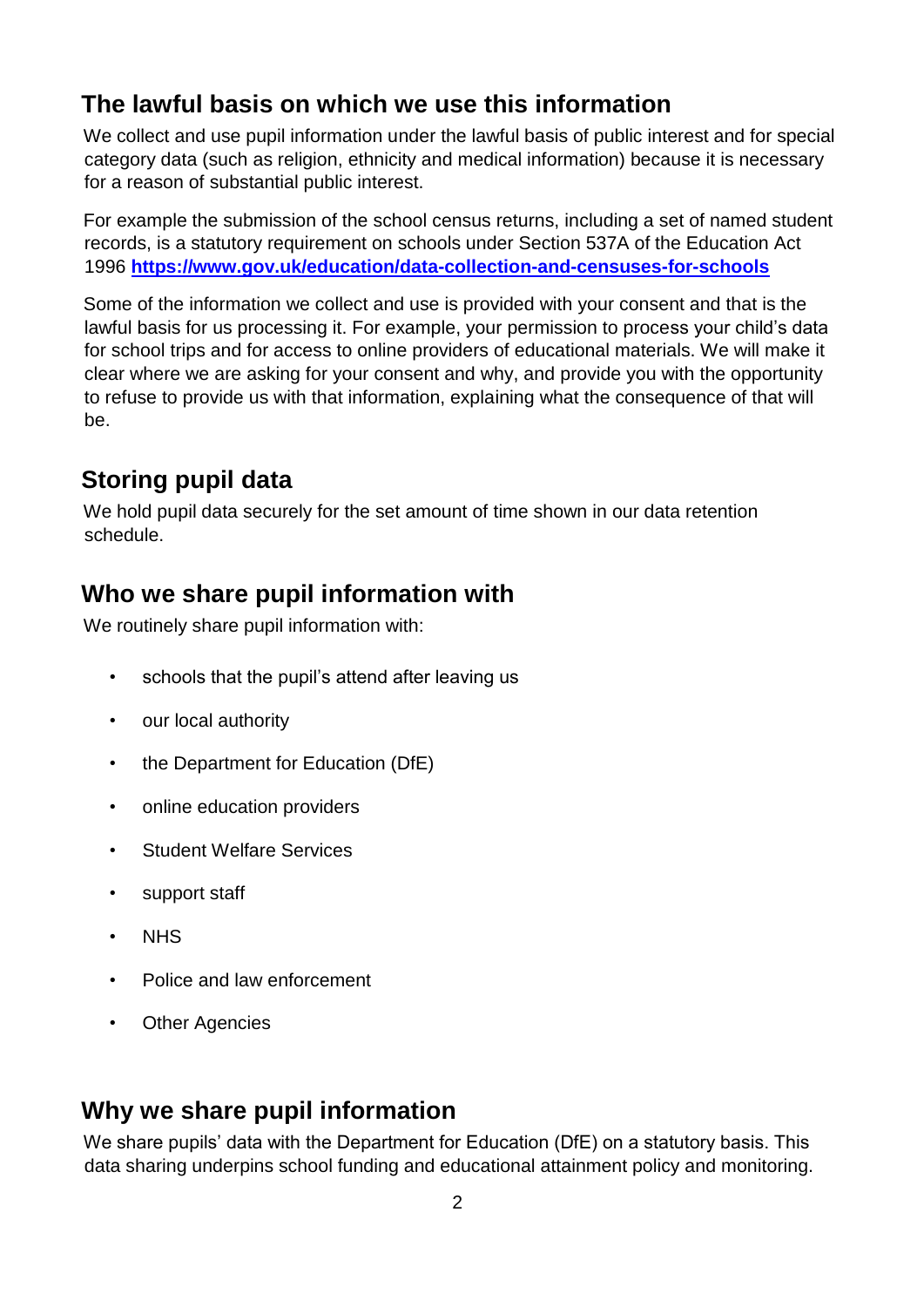We are required to share information about our pupils with our local authority (LA) and the Department for Education (DfE) under section 3 of The Education (Information About Individual Pupils) (England) Regulations 2013.

We share other pupil data to ensure that they receive the most appropriate educational and pastoral support for their needs.

We do not share information about our pupils with anyone without consent unless the law and our policies allow us to do so.

#### **Data collection requirements:**

To find out more about the data collection requirements placed on us by the Department for Education (for example; via the school census) go to [https://www.gov.uk/education/datacollection-and-censuses-for-schools.](https://www.gov.uk/education/data-collection-and-censuses-for-schools)

#### **Youth support services**

#### **Pupils aged 13+**

Once our pupils reach the age of 13, we also pass pupil information to our local authority and / or provider of youth support services as they have responsibilities in relation to the education or training of 13-19 year olds under section 507B of the Education Act 1996.

This enables them to provide services as follows:

- youth support services
- careers advisers

A parent or guardian can request that **only** their child's name, address and date of birth is passed to their local authority or provider of youth support services by informing us. This right is transferred to the child / pupil once he/she reaches the age 16.

#### **Pupils aged 16+**

We will also share certain information about pupils aged 16+ with our local authority and / or provider of youth support services as they have responsibilities in relation to the education or training of 13-19 year olds under section 507B of the Education Act 1996.

This enables them to provide services as follows:

- post-16 education and training providers
- youth support services
- careers advisers

For more information about services for young people, please visit our local authority website.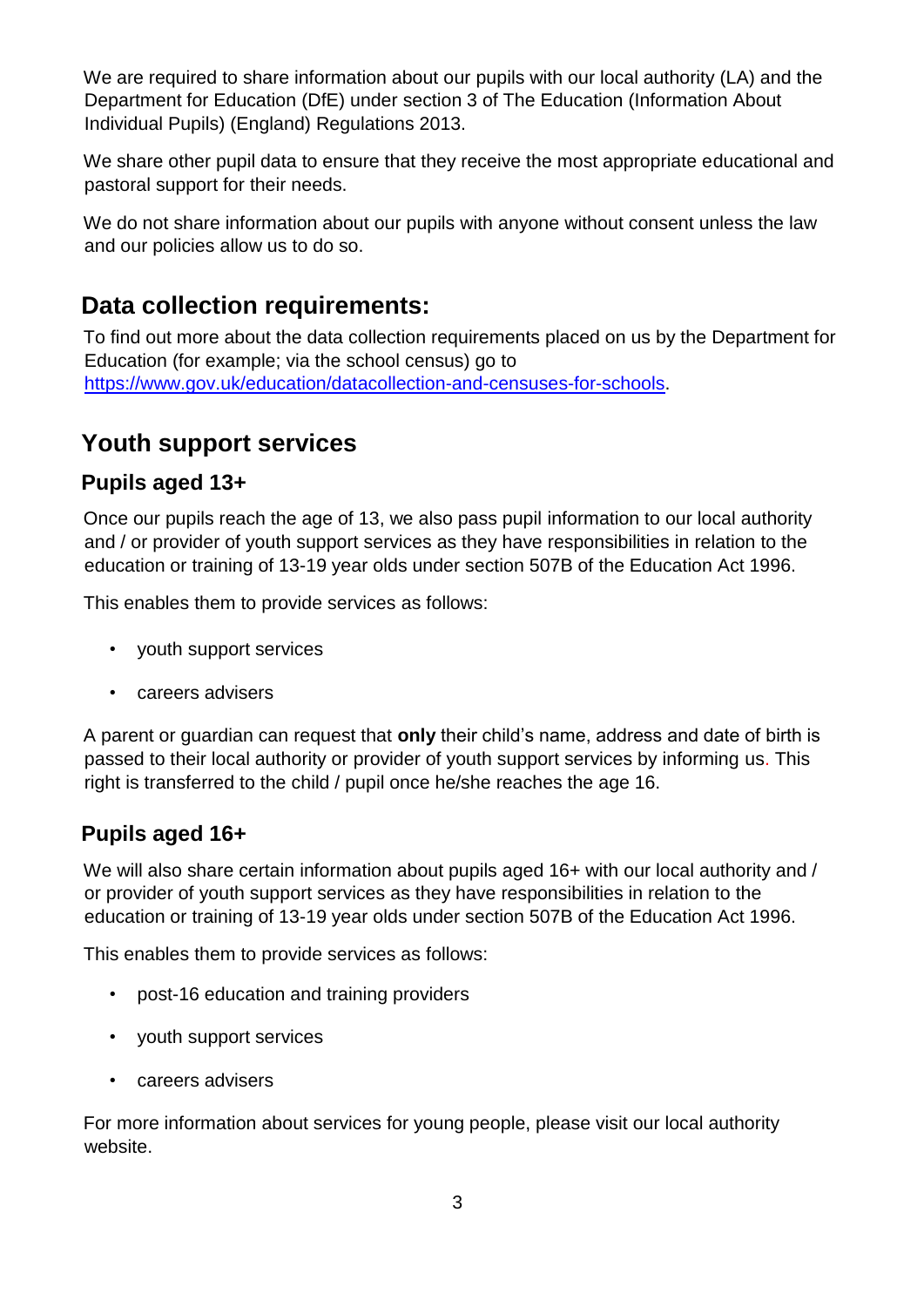## **The National Pupil Database (NPD)**

The NPD is owned and managed by the Department for Education and contains information

about pupils in schools in England. It provides invaluable evidence on educational performance to inform independent research, as well as studies commissioned by the Department. It is held in electronic format for statistical purposes. This information is securely collected from a range of sources including schools, local authorities and awarding bodies.

We are required by law, to provide information about our pupils to the DfE as part of statutory data collections such as the school census and early years' census. Some of this information is then stored in the NPD. The law that allows this is the Education (Information About Individual Pupils) (England) Regulations 2013.

To find out more about the NPD, go to [https://www.gov.uk/government/publications/national-pupil-database-user](https://www.gov.uk/government/publications/national-pupil-database-user-guide-and-supporting-information)[guideandsupporting-information.](https://www.gov.uk/government/publications/national-pupil-database-user-guide-and-supporting-information)

The department may share information about our pupils from the NPD with third parties who promote the education or well-being of children in England by:

- conducting research or analysis
- producing statistics
- providing information, advice or guidance

The Department has robust processes in place to ensure the confidentiality of our data is maintained and there are stringent controls in place regarding access and use of the data. Decisions on whether DfE releases data to third parties are subject to a strict approval process and based on a detailed assessment of:

- who is requesting the data
- the purpose for which it is required
- the level and sensitivity of data requested: and
- the arrangements in place to store and handle the data

To be granted access to pupil information, organisations must comply with strict terms and conditions covering the confidentiality and handling of the data, security arrangements and retention and use of the data. For more information about the department's data sharing process, please visit: [https://www.gov.uk/data-protection-how-we-collect-and-share](https://www.gov.uk/data-protection-how-we-collect-and-share-research-data)[research-data](https://www.gov.uk/data-protection-how-we-collect-and-share-research-data) 

For information about which organisations the department has provided pupil information, (and for which project), please visit the following website: <https://www.gov.uk/government/publications/national-pupil-database-requests-received>